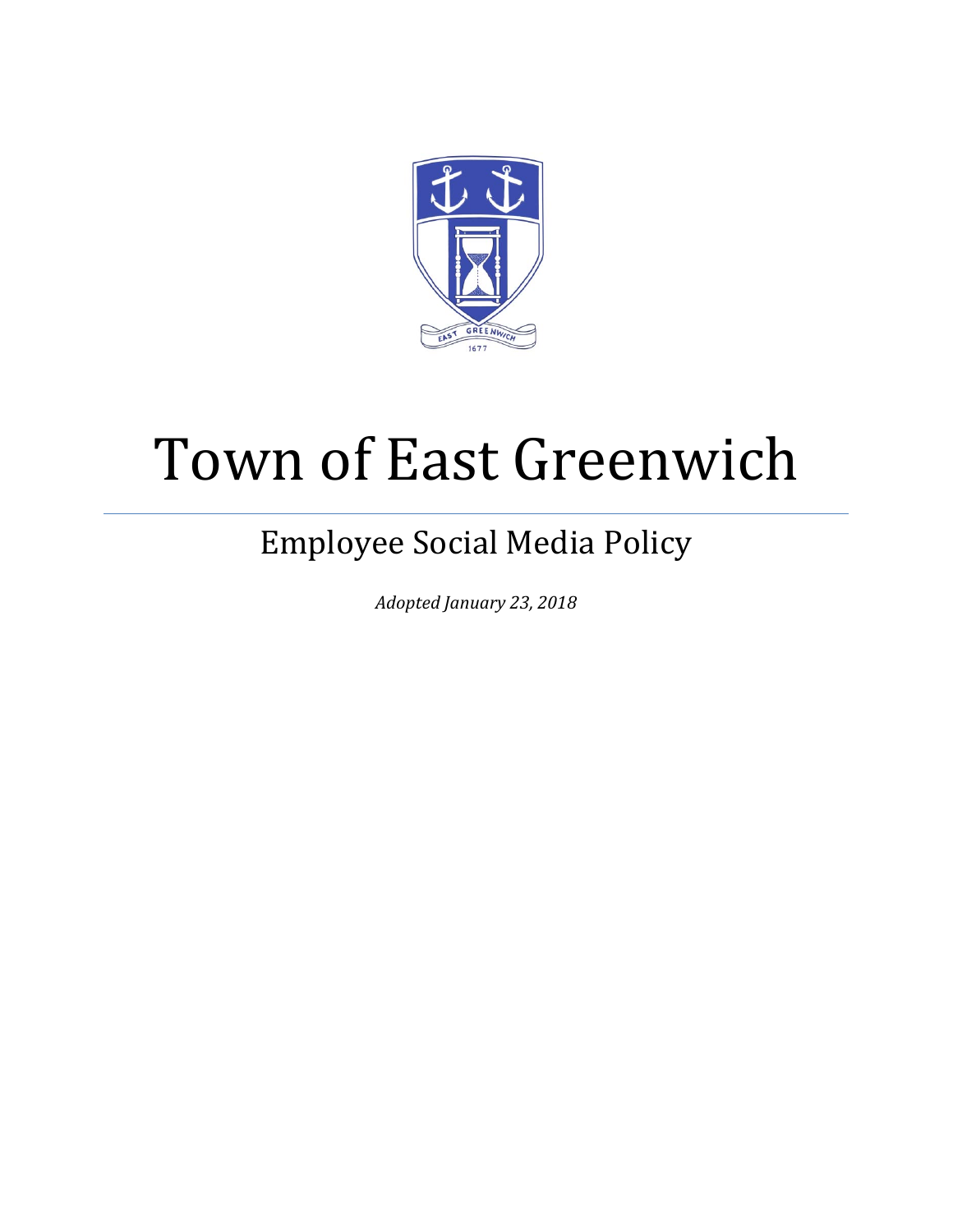# Employee Social Media Policy

# *Purpose*

The purpose of this policy is to establish a position on the utility and management of social media tools as well as provide guidelines for the personal usage of social media for employees of the Town of East Greenwich.

To ensure that employees use appropriate discretion in relation to the use of references to the Town (web pages and/or sites) and not discredit the Town or its employees.

To ensure inappropriate conduct and/or information is not disseminated via personal web sites.

*Scope*

This policy shall apply to all Town of East Greenwich personnel.

#### *Policy*

The Town recognizes the role that social media tools play in the personal lives of some Town personnel in their official capacity. This policy provides information of a precautionary nature as well as prohibitions on the use of social media by Town personnel.

# *Be respectful*

Always be fair and courteous to fellow co-workers and the public and avoid inappropriate postings that may include discriminatory remarks, harassment, threats of violence or similar inappropriate and unlawful conduct. Postings that violate the Town's policies, such as anti-discrimination and anti-harassment policies, will not be tolerated and may subject you to disciplinary action up to and including termination.

# *Personal Use Precautions and Prohibitions*

Barring state law or binding employment contracts to the contrary, Town employees shall abide by the following precautions and prohibitions, as well as the Town's other applicable policies, when using social media:

a. Employees are prohibited from accessing social media sites, such as but not limited to Twitter, Facebook, Flickr, Myspace, Linkedin, and YouTube, during work hours; provided, however, that employees may access social media sites if such access is related to the performance of their job duties (for example, employees in the Police Department are allowed such access for purposes of investigations and other intelligence-related activities). Whenever an employee uses social media sites, including during non-work hours, the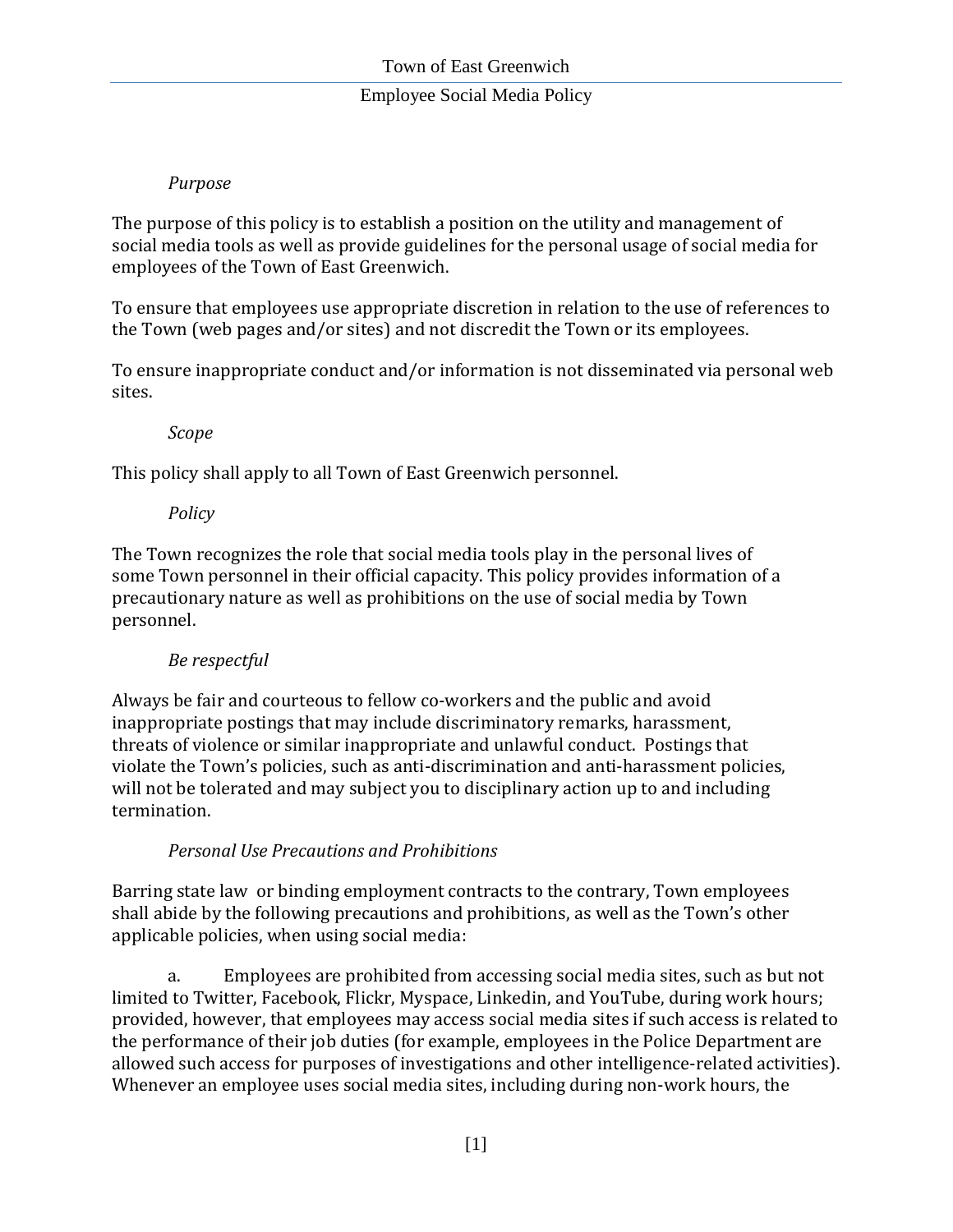# Employee Social Media Policy

employee must abide by this policy and any other relevant Town policies (i.e., antiharassment, etc.).

b. Employees may not post anything on the Internet in the name of the Town or in a manner that could reasonably be attributed to the Town without prior written authorization from the Town Manager. Any comments directly or indirectly relating to the Town must include the following disclaimer: "The postings on this site are my own and do not represent the Town of East Greenwich's positions, strategies or opinions."

c. As public employees, members of the Town are cautioned that speech, on - or off- duty, made pursuant to their official duties - that is, that owes its existence to the employee's professional duties and responsibilities - is not protected speech under the First Amendment. Town employees should assume that their speech and related activity on social media sites will be a reflection on the Town as a whole.

d. Maintain the confidentiality of the Town's trade secrets and confidential information, such as internal reports, policies, processes, know-how, technology and internal business-related confidential communications.

e. When using social media, Town employees should be mindful that their speech becomes part of the worldwide electronic domain. Therefore, adherence to the Town's policies and procedures is required in the personal use of social media. In particular, Town employees are cautioned not to post the following:

- 1. Speech containing obscene or sexually explicit language, images, or acts and statements or other forms of speech that ridicule, malign, disparage, or otherwise bias against any race, any religion, or any protected class of individuals.
- 2. Speech involving themselves or other Town personnel reflecting behavior that would reasonably be considered reckless or malicious.

f. Engaging in speech noted herein may provide grounds for undermining or impeaching an employee's testimony in civil or criminal proceedings. Defense counsel in civil or criminal cases search for material posted by employee's on websites with the hope of finding incriminating statements that can be used in a legal proceeding. When an employee's postings indicate bias or other incriminating information, they become of great value to lawyers seeking to impeach an employee's testimony and may be detrimental to the outcome of a case.

g. Town employees should be aware that they may be subject to civil litigation for purposefully:

> 1. Publishing or posting willfully false information that harms the reputation of another person, group, or organization (defamation);